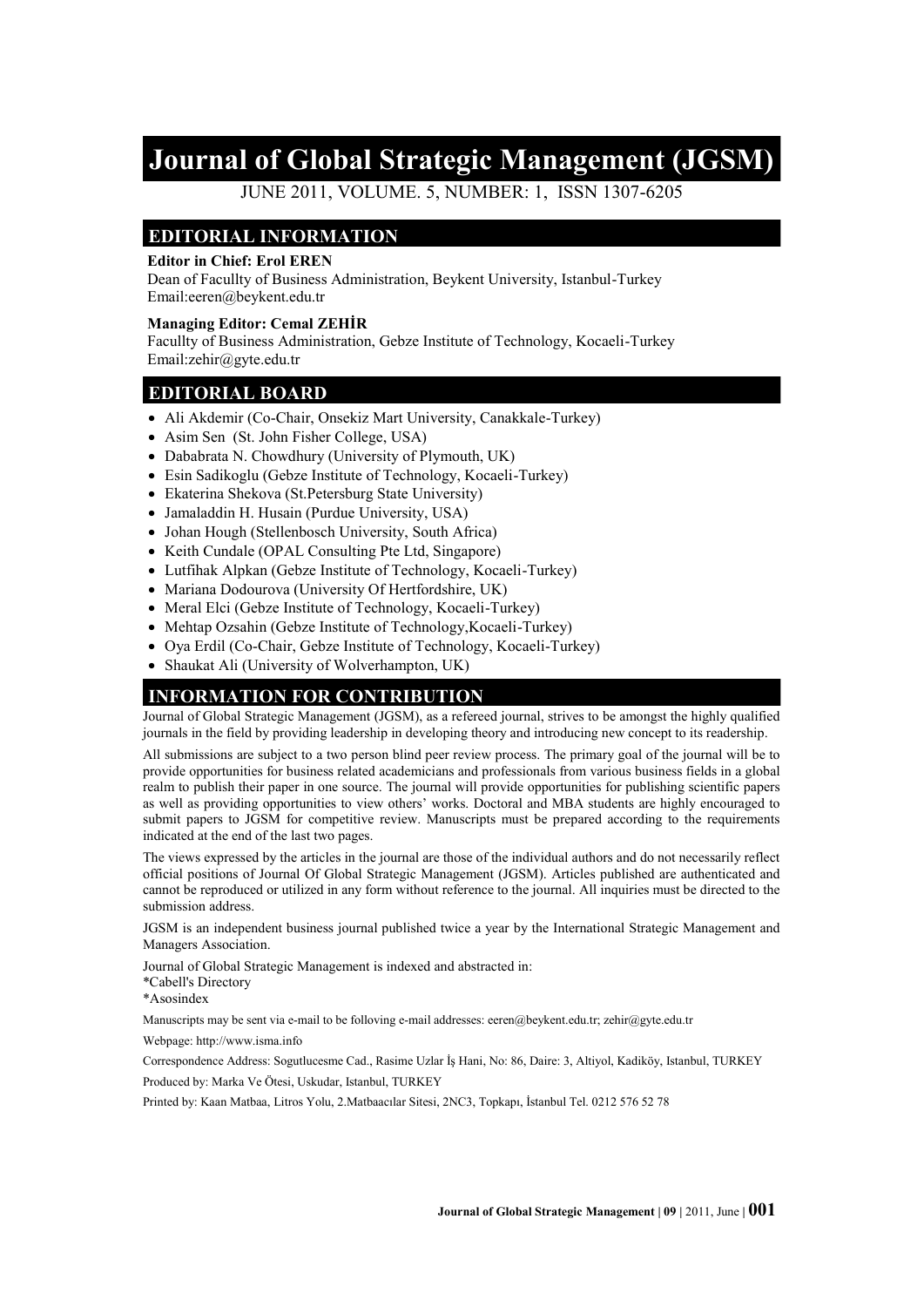# **ADVISORY BOARD&REVIEW COMMITTEE**

- A.Asuman Akdoğan (Erciyes University, Kayseri, Turkey)
- A.Zafer ACAR (Okan University, İstanbul, Turkey)
- Alexander Egorshin (The Nizhny Novgorod Institute of Management and Business, Russia)
- Ali Akdemir (Canakkale Onsekiz Mart University, Çanakkale, Turkey)
- Ali Ekber Akgün (Gebze Institute of Technology, Kocaeli, Turkey)
- Alistair M Brown (Curtin University of Technology, Western, Australia)
- Amar KJN Nayak (Xavier Institute of Management, Orrissa, India)
- Asım Şen (St. John Fisher College, USA)
- Atilla Dicle (Yeditepe University, Istanbul, Turkey)
- Aurea Helena Puga Ribeiro (Fundacao Dom Cabral, Brazil)
- Canan Çetin (Marmara University, Istanbul, Turkey
- Celso ClaudioHildebrand Grisi (University of Sao Paulo, Brazil)
- Cemal Zehir (Gebze Institute of Technology, Kocaeli-Turkey)
- Cengiz Yılmaz (Bogazici University, Istanbul-Turkey)
- Cevat Gerni (Gebze Institute of Technology, Kocaeli-Turkey)
- Ceyhan Aldemir (Dokuz Eylül University, Izmir-Turkey)
- Chien-Chung Nieh (Tamkang University, Taipei Country- Taiwan)
- Con Korkofingas (Macquarie University, Sydney- Australia) Sarajevo, Bosnia)
- Dursun Bingöl (Atatürk University, Erzurum-Turkey)
- Ekaterina Shekova (St.Petersburg State University)
- Enver Özkalp (Anadolu University, Eskişehir-Turkey)
- Erol Eren (Beykent University, Istanbul-Turkey)
- Esin Can Mutlu (Yıldız Technical University, Istanbul-Turkey)
- Esin Sadıkoğlu (Gebze Institute of Technology, Kocaeli-Turkey)
- Eyüp Aktepe (Gazi University, Ankara-Turkey)
- Fahri Karakaya (University of Massachusetts, Dartmouth-USA)
- Fuat Oktay (Beykent University, Istanbul-Turkey)
- Garry L. Adams (Auburn University, USA)
- Gönül Budak (Dokuz Eylul University, İzmir-Turkey)
- Gulruh Gurbuz (Marmara University, Istanbul, Turkey)
- Güneş Zeytinoğlu (Anadolu University, Eskişehir, Turkey)
- Güven Alpay (Bogazici University, Istanbul-Turkey)
- Halil Zaim (Fatih University, Turkey)
- Halit Keskin (Gebze Institute of Technology, Kocaeli, Turkey)
- Hasan İbicioğlu (Süleyman Demirel University, Isparta-Turkey)
- HA-Nguyen (Vietnam National University, Hanoi School of Business, Vietnam)
- Hayat Kabasakal (Bogazici University, Istanbul-Turkey)
- Hisao Fujimoto (Osaka University of Economics, Japon)
- Howard Clayton (Auburn University, USA)
- Hüseyin İnce (Gebze Institute of Technology, Kocaeli, Turkey)
- İnan Özalp (Anadolu University, Eskişehir, Turkey)
- Jamaladdin H. Husain (Purdue University, USA)
- Lutfihak Alpkan (Gebze Institute of Technology, Kocaeli-Turkey)
- Mariana Dodourova (University Of Hertfordshire, UK)
- Mehmet Barca (Sakarya University, Sakarya, Turkey)
- Musa Pınar (Pittsburg State University, Pittsburg-USA)
- Neil Bechervause (Swinburne University of Technology, Melbourne- Australia)
- Nigar Cakar (Izzet Baysal University, Bolu-Turkey)
- Ömür Özmen (Dokuz Eylül University, İzmir-Turkey)
- Oya Erdil (Gebze Institute of Technology, Kocaeli, Turkey)
- Özlem Özkanlı (Ankara University, Ankara-Turkey)
- Pauline Magee-Egan (St. Johns University, USA)
- Refik Culpan (Pennsylvania State University, Harrisburg, USA)
- Refika Bakoğlu (Marmara University, Istanbul, Turkey)
- Salih Zeki İmamoğlu (Gebze Institute of Technology, Kocaeli, Turkey)
- Selim Ilter (St. John Fisher College, USA)
- Sergei Mordovin (International Management Institute St. Petersburg, Russia
- Shamsul Nahar Abdullah (Northen University of Malaysia, Aman, Malasia)
- Sharan L. Oswald (Auburn University, USA)
- Shaukat Ali (University of Wolverhampton, Shropsire, Great Britain)
- Sonja Petrovich Lazarevic (Monash University, Victoria-Australia)
- Stanislav Poloucek (Silesian University, Opava, Czech Republic)
- Subodh Bhat (San Francisco State University, San Francisco, USA)
- Tanses Gülsoy (Beykent University, İstanbul, Turkey)
- Uğur Yozgat (Marmara University, İstanbul, Turkey)
- Zoltan Veres (Budapest Business School, Budapest, Hungary)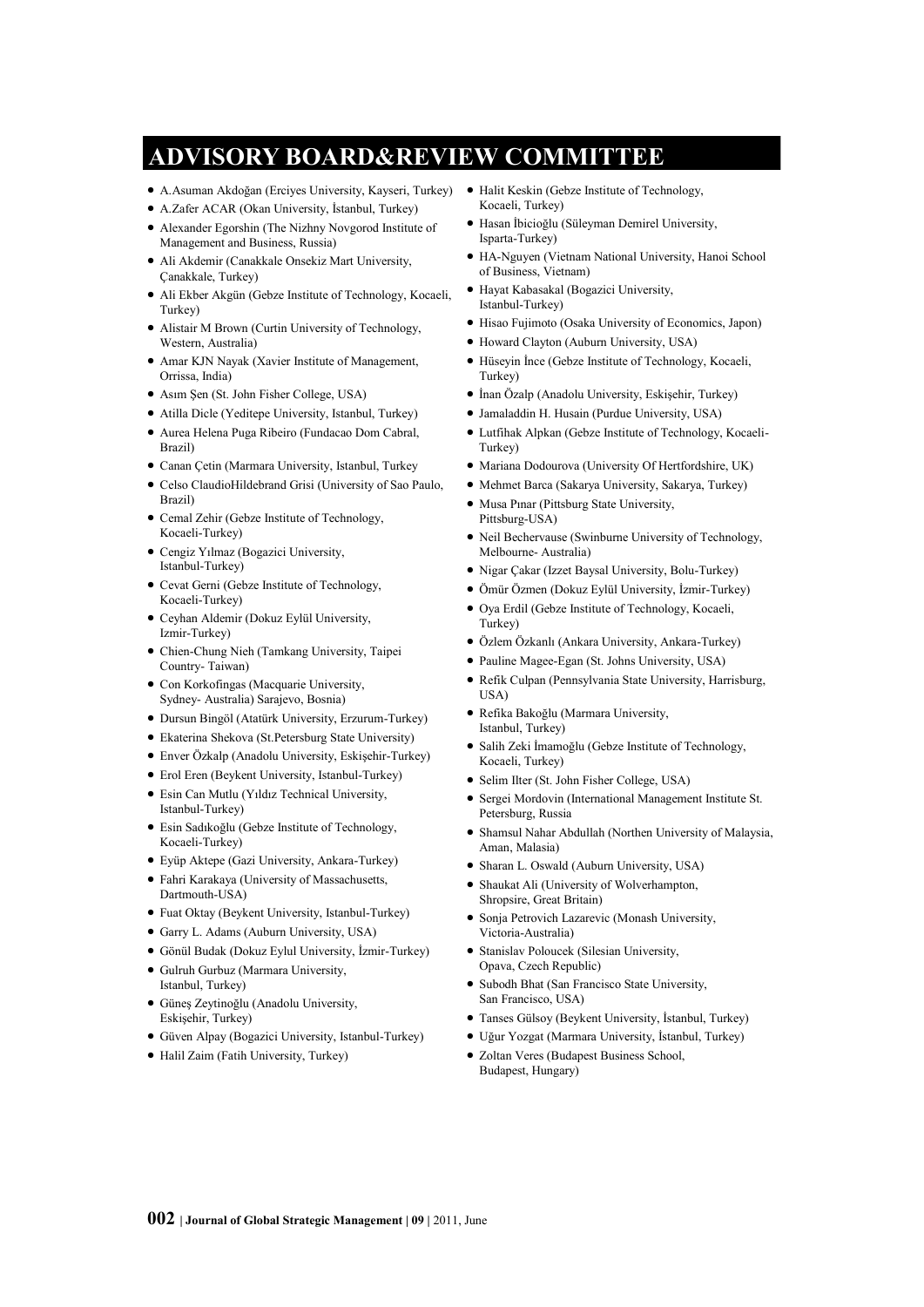## *Dear Colleagues and Readers,*

*I am honored to present to you the ninth edition of the Journal of Global Strategic Management. With this new issue, the journal starts its fifth year. Every year the journal meets increasing interest from researchers, academicians and scientists around the world.*

*Starting with the last edition, the Journal of Global Strategic Management is indexed and abstracted in some of the major international databases , among them Asosindex, Cabell's Directory of the US, and Emerald Group Publishing of the UK. The world renowned Emerald gives a link to the Journal and publishes on line the proceedings of the International Strategic Management Conference (CPCI) in the procedia which is indexed by Thomson Reuters, Conference Proceedings Citation Index. This edition of the Journal contains 14 articles, which were selected from among 60 following a screening by a group distinguished reviewers wereselected among the 60 them, receved for this edition, after being screened by rewievers.*

*We continue to receive articles from researchers, academicians and practitioners to be considered for publication. Dear Colleagues and Readers we would like to advise you that these academic articles should be prepared in accordance with our manuscript guidelines which can be accessed from the Web site of the Journal at http:// www.isma.info/*

*In 2011 we will hold the seventh International Strategic Management Conference in Paris France, between the dates of June 30- July 2, 2011 at Millennium Hotel Paris Charles de Gaulle. This year 161 papers will be presented from 35 different countries. I would like to invite our colleagues and readers to participate in this international event.*

*As an academician knows, issuing a journal demands a lot of laborious work. For that reason, I would like to thank all of the members of the Editorial Board, Advisory Board and Peer Review Committee and Regional Coordinators who have volunteered their efforts for publishing this edition. I would like to reiterate that we consider ourselves lucky, if through these efforts we are able to make a small contribution to the management field.* 

*As a final word, on behalf of the International Strategic Management and Managers Association, I again extend my sincere gratitude to every one involved and to our colleagues and readers.* 

*Erol Eren, Ph.D. Editor-in Chief*